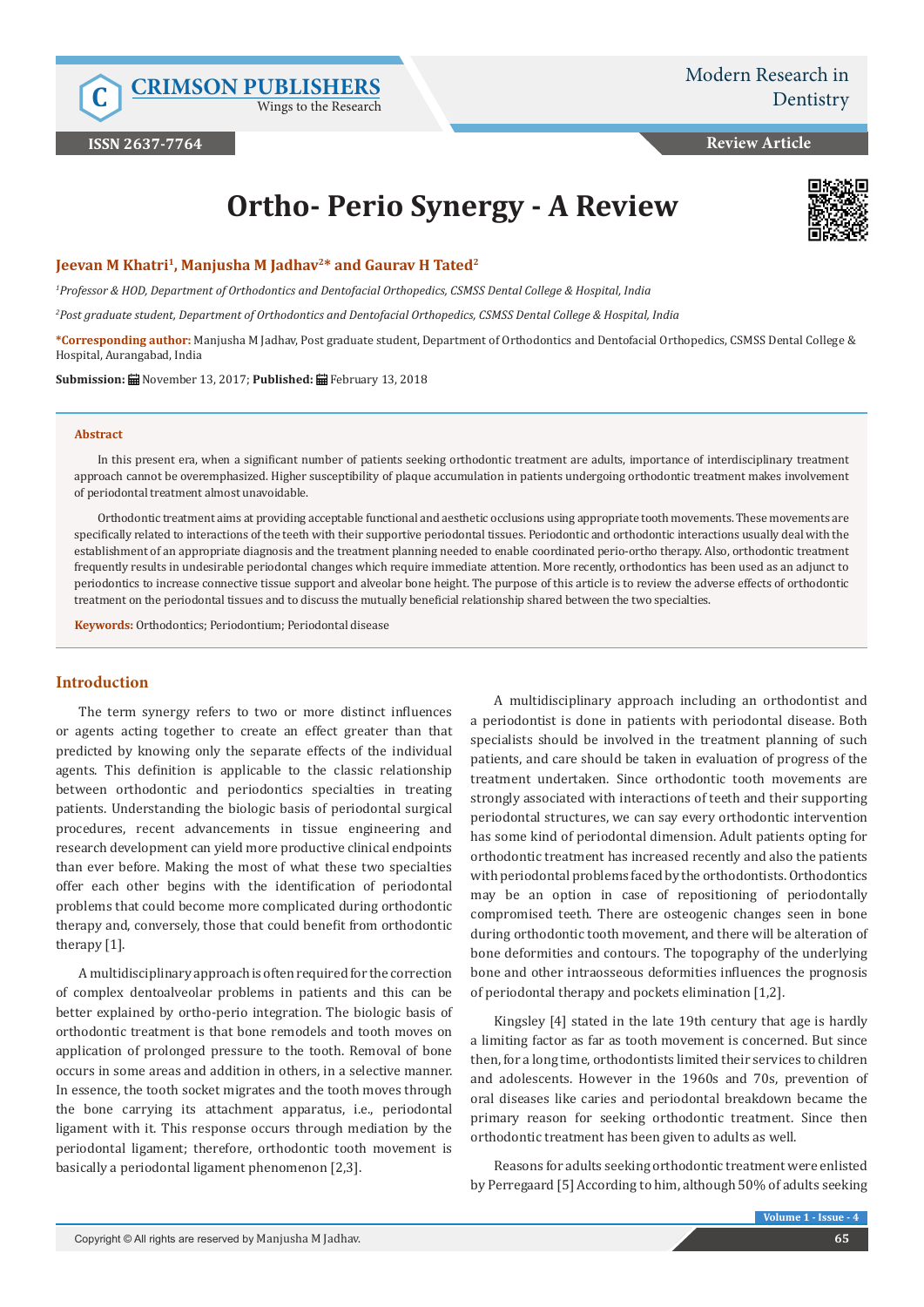orthodontic treatment report with the chief complaint of untreated malocclusion, a significant percentage of patients (12%) seek orthodontic treatment to prevent occurrence or progression of periodontal diseases. Better compliance offered by adult patients compensate for the slower tissue response.

Orthodontic patients can be classified into three categories:

a) Patients with good oral health;

b) Patients with periodontal disease and/or loss of permanent teeth; and

c) Patients with severe skeletal discrepancies.

A multidisciplinary approach involving an orthodontist and a periodontist is required to treat patients belonging to the second category. While treating such patients, both specialists should be involved in treatment planning, and the treatment progress should be evaluated.

#### **Mechanisms of Tissue Damage**

Unfestooned orthodontic bands are particularly suspects as possibly complicating factors jeopardizing interproximal periodontal support, and at the present time "special periodontally friendly bands" are being designed in research and design laboratories. These challenging effects of band impingement may directly compromise local resistance related to subgingival pathogens in susceptible patients and result in damage to both interproximal gingival tissues and alveolar crestal bone in a manner similar to that produced by faulty crown margins. Periodontal support might also be damaged during tooth intrusion where patients have active periodontitis or gingival infection significant enough to convert to periodontal disease. In these kinds of susceptible patients a screening examination for the interleukin (IL) family of inflammatory mediators may be wise. The details of genetic screening involve studying the genetic potential of exaggerated immunologic reactions of host response to bacterial challenge such as those that recruit IL-1β [5,6].

The etiology of periodontal problems may not simply rely on exaggerated host immunologic reactions. Mattingly et al. [7] and others [6-8] reflect the view that long-term fixed appliances can contribute to unfortunate but predictable qualitative alterations in the subgingival bacterial biofilms that become progressively periodontopathic with time.

On a practical level it seems that an absence of bleeding on probing is a better forecasting parameter of health than bleeding on probing is a predictor of progressive disease. In other words, an absence of bleeding on probing, despite the pocket depth can justifiably be used as a test of "healthy gums." The best test is "bleeding on probing" elicited by stroking the sulci with a flexible plastic periodontal probe at a comfortable range of force between 10 and 20g. Those orthodontic patients who present with persistent bleeding on such probing should be notified that they are "at risk" and that prudence dictates a more intensive regimen of periodontal therapy than those who present with little or no

bleeding on probing. Since bleeding swollen gingiva is ubiquitous in the orthodontic population, universal caution should be employed and supportive periodontal care recommended routinely as an integral part of orthodontic therapy. Studies have pointed out the importance of a full-mouth examination, six sites per tooth, for a comprehensive description of periodontal status in orthodontic patients [1,3].

The conclusion that seems most logical is that some periodontal damage may occur, particularly in those patients who exhibit poor oral hygiene during fixed appliance therapy, but the contribution of orthodontic care is generally minor, occasionally severe enough to justify periodontal therapy and prevalent enough to indicate concomitant supportive periodontal therapy as a routine preventive tactic during fixed appliance therapy. It is advisable that professional scaling and root planning, where indicated, be performed by a periodontist [9,10].

## **Mucogingival Changes During Orthodontic Treatment**

It has been widely believed that appropriately applied orthodontic forces do not damage the periodontium. However, insufficient width of attached gingival is widely believed to be a predisposing factor for recession. Lang & Loe [11] concluded from their study that 2mm of keratinized gingiva is adequate to maintain gingival health.

It is believed that alveolar bone dehiscence is a predisposing factor for the development of gingival recession. So as long as a tooth is housed within the alveolar bone, orthodontic tooth movement (OTM) will not result in recession. Batenhorst concluded from his experiment on monkeys that facial tipping, extrusion, and bodily movements of incisors results in apical shift of labial gingival margin and loss of attachment. However a study done on humans failed to prove the same.

Steiner [12] suggested that tension in the marginal tissue created by the orthodontic forces could be an important factor in causing gingival recession. This means, the thickness of the gingival tissue at the pressure side and not its apico-coronal width, is an indicator of possible recession. An experimental study was done on monkeys to confirm this hypothesis. Following extensive bodily movement of incisors in a labial direction, most teeth showed clinically some apical displacement of the gingival margin as well as loss of probing attachment, but no loss of connective tissue attachment when evaluated histologically.

# **Periodontal Tissue Response and Different Orthodontic Forces**

Tooth movement induced by orthodontic force is the result of placing controlled forces on teeth. The applied force causes remodeling changes in the dental and periodontal tissues. Orthodontic force application results in compression of the alveolar bone and the periodontal ligament on one side while the periodontal ligament is stretched on the opposite side. The bone is selectively resorbed on the compressed side and deposited on the tension side [4].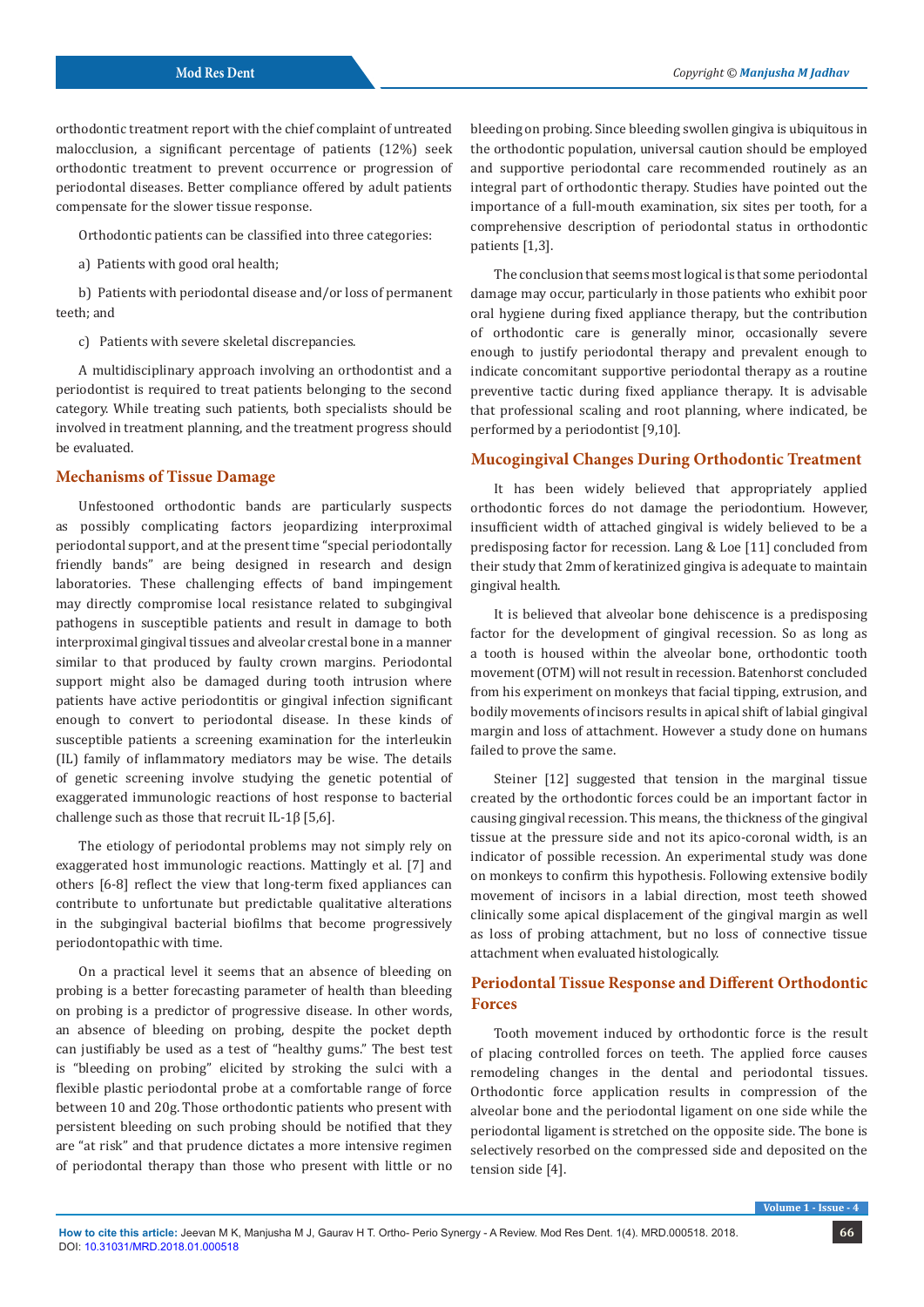i. Light orthodontic force, i.e., force less than capillary blood pressure, causes periodontal ligament ischemia with simultaneous bone resorption and deposition resulting in continuous tooth movement.

ii. Moderate orthodontic forces, i.e., forces exceeding capillary blood pressure lead to periodontal ligament strangulation resulting in delayed bone resorption.

iii. Strong/heavy orthodontic forces, i.e., forces far exceeding capillary blood pressure, cause ischemia and degeneration of the periodontal ligament on the compressed side resulting in hyalinization with more delay in tooth movement [5].

Greenbaum studied the effects of slow and rapid maxillary expansion on the periodontium. They concluded that patients subjected to rapid maxillary expansion showed significantly lesser bone relative to the cemento-enamel junction when compared to patients treated with slow expansion and the control group. However, they did not find any significant difference in probing depth and width of attached gingival between the groups.

Siew Han Chay has shown that gingival margin can be moved incisally by as much as 9mm using orthodontic extrusion. Erkan observed that gingival margin and mucogingival junction moved in the same direction along with teeth by 79 and 62%, respectively, when mandibular incisor was intruded orthodontically. Extrusion of mandibular incisor produces gingival margin and the mucogingival junction movement in the same direction as the extruded teeth by 80 and 52.5%, respectively. This also results in reduction of the sulcus depth without significant reduction in the width of attached gingival. Also, no attachment loss was observed [13].

A longitudinal study conducted by Alstad on patients undergoing orthodontic treatment did not report any significant loss of attachment. They concluded that if a professional preventive program is pursued throughout the course of orthodontic treatment, loss of attachment can be limited to less than 0.1mm per surface.

# **Orthodontic Treatment in Periodontally Susceptible Patient**

Patients who have susceptibility to periodontal disease can be subjected to orthodontic treatment under severe control. This is undertaken to prevent biofilm formation and to eliminate periodontal pockets. Furthermore, the stable periodontal status is maintained by the orthodontics [7-10].

Although there is no clear relationship between malocclusion and periodontitis or between the effects of orthodontic tooth movement and periodontal status, the literature explains clear interaction between orthodontist and periodontist [14].

Notable contributions of orthodontist in the field of periodontics are as follows:

a) It provides well-shaped dental arches and helps in maintaining good oral hygiene. Malocclusion as a periodontal

disease accelerator is eliminated in the absence of crowding of teeth

b) It orients vertical occlusal forces and makes it parallel to the long axis of the tooth. Therefore, it uniformly distributes muscle force to the dental arch

c) It helps in achieving an adequate crown-root ratio in some cases by orthodontic extrusion, with no loss of surrounding bone

d) It positions prosthetic pillars for the placement of fixed prostheses

e) It reduces bruxism during the mechanotherapy

f) It allows the use of light, precise, and continuous tooth movements.

The whole periodontal apparatus involving bone, periodontal ligament, and supporting tissues remodels with orthodontic therapy [11]. Resorption of alveolar bone seen on the pressure side and deposition on the tension side and periodontal ligament compresses and the blood vessels squeezes out which decreases blood supply [11,12]. Hydrostatic pressure in the periodontal ligament decreases on application of excessive pressure, and if it is localized to a specific region, potential of root resorption increases [15]. Apart from that, periodontal tissues having different types of orthodontic tooth movement show variation in their response.

# **Prevention of Periodontal Breakdown during Orthodontic Treatment**

Orthodontic bands, brackets and wires not only test the patient's ability to maintain good oral hygiene, but also compromises the self-cleansing property of the dentition. Orthodontic attachments have the potential to cause plaque accumulation and increase the pathogenicity of the microbes. This tendency is often dealt with by thorough professional prophylaxis. Repeating the oral hygiene instructions on each visit and rubber cup prophylaxis are effective measures to prevent plaque accumulation and gingival enlargement. Costa et al. compared the efficacy of manual, electric and ultrasonic toothbrushes in patients undergoing fixed orthodontic therapy. They concluded that plaque scores on the buccal surfaces of teeth were lowered in patients using ultrasonic toothbrush. Also, S. mutans count reduction was seen in patients using ultrasonic and electric toothbrushes. According to Hannah, oral hygiene can be improved in orthodontic patients by using a sanguinaria-containing toothpaste along with a sanguinaria-containing oral rinse [4].

# **Orthodontic Treatment as an Adjunct to Periodontal Therapy**

In many situations, orthodontic treatment can serve as an adjunct to periodontal therapy. Various orthodontic treatments such as uprighting, intrusion, and rotation are performed to correct the pathologically migrated teeth that control further periodontal breakdown, improve oral function, and provide acceptable aesthetics. These procedures should be performed only after controlling the periodontal disease.

**Volume 1 - Issue - 4**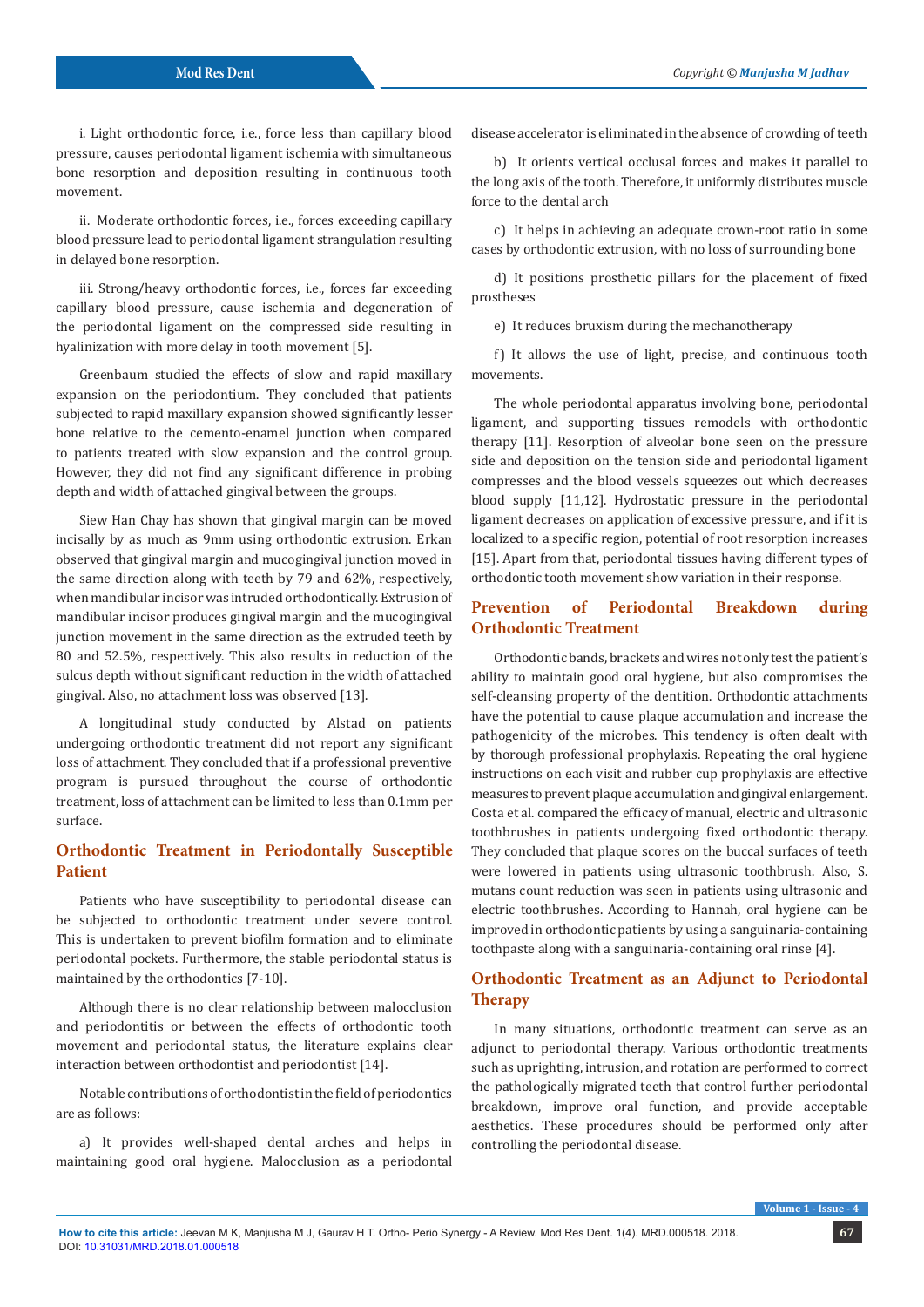Although there is no consistent relation between malocclusion and periodontal disease, certain characteristics of malocclusion can promote a pathologic environment and hinder periodontal therapy. [3] Correction of crowded or malposed teeth permit the patient better access to clean all the surfaces of his/her teeth. Food impactions are also reduced or eliminated by the creation of proper arch form and proximal contact [6].

Orthodontic uprighting of the tilted molars has several advantages: The distal movement tooth allows the deposition of alveolar bone on the mesial defect. This also eliminates the gingival folding and plaque retentive area on the mesial side [7].

Orthodontic extrusion of teeth may be indicated for shallowing out intraosseous defects and for increasing the clinical crown length of single teeth. Extrusion results in coronal positioning of intact connective tissue attachment along the tooth and also the bone deposition [8]. Orthodontic intrusion has been recommended for teeth with horizontal bone defect or infrabony pockets, and for increasing the crown length of a single tooth. The intrusion of plaque-infected teeth may lead to apical displacement of supragingival plaque, which results in periodontal destruction [9]. Professional supragingival and subgingival scalings are important during the active phase of intrusion.

Furcation defects require special attention during orthodontic treatment. They are difficult to maintain and can worsen during orthodontic treatment. In Class III furcation cases, a possible method for treating the furcation is by hemisecting the crown and root and pushing the roots apart may be advantageous [3]. The hemiseptal defects can be eliminated using uprighting, extrusion, and leveling of the bone defect [10]. Bodily movement of the tooth into an intrabony defect has been believed to "carry the bone," along with the tooth, that results in improvement of the defect. This could improve adjacent tooth position before placement of implant or tooth replacement [6]. If the tooth is supraerupted with osseous defect, intrusion and leveling of the bone defect can help to eliminate these problems.

Tullochis of the opinion that fixed appliance therapy is more preferable if a patient is suffering from periodontitis. Fixed appliance allows easy splinting of teeth to achieve stable anchorage. He also highlights the importance of reducing the force magnitude and applying counteracting moments to reduce the stress on periodontal ligament fibres.

Lijian has enlisted the various precautions to be taken when attempting tooth movement in height-reduced periodontium, which includes achieving stable anchorage and long-term periodontal maintenance care.

Deepa reported the use of orthodontic soft aligners in repositioning a periodontally involved tooth. Light and intermittent forces generated by the soft aligner allow regeneration of tissue during tooth movement. Along with periodontal procedures, orthodontically assisted occlusal improvement may be required in treatment of patients with severely attrited lower anterior teeth [4].

Patient's compliance, motivation, and oral hygiene maintenance will help determine the best time to start adjunctive orthodontic treatment. It is suggested that tooth movement can be undertaken 6 months after completion of active periodontal treatment if there is sufficient evidence of complete resolution of inflammation.

Sanders has recommended a three-step comprehensive protocol to be followed before, during, and after adjunctive orthodontic therapy.

## **Periodontics as an Adjunct to Orthodontic Treatment**

On many occasions, a stable and esthetically acceptable outcome cannot be achieved with orthodontics without adjunctive periodontal procedures. For instance, a high labial frenum attachment is considered to be a causative factor of midline diastema. Frenectomy is recommended in such cases as the fibres are thought to prevent the mesial migration of the central incisors. However, the timing of periodontal intervention has been a topic of much debate.

According to Vanarsdall, surgical removal of a maxillary labial frenum should be delayed until after orthodontic treatment unless the tissue prevents space closure or becomes painful and traumatized. Forced eruption of a labially or palatally impacted tooth is now a common orthodontic treatment procedure. Careful exposure of the impacted tooth while preserving keratinized tissue requires the expertise of a periodontist. Preservation of keratinized tissue is important to prevent loss of attachment. The preferred surgical procedure is primarily an apically or laterally positioned pedicle graft [2,4].

Retention of orthodontically achieved tooth rotation is a problem that has always plagued the orthodontist. Circumferential supracrestal fiberotomy (CSF) is a procedure that is frequently used to enhance post-treatment stability. Edwards concluded from his long-term prospective study that CSF is more successful in preventing relapse in the maxillary arch. According to him, CSF does not affect the periodontium adversely [2].

Mucogingival surgeries may be needed during the course of orthodontic treatment to maintain sufficient width of attached gingival. Also, crown lengthening procedures can facilitate easy placement of orthodontic attachments on teeth with short clinical crowns. This procedure can also be used for smile designing. Alveolar ridge augmentation and placements of dental implants are the other adjunctive periodontal treatment procedures undertaken to facilitate achievement of orthodontic treatment goals [7,8].

There is an ever increasing concern for dentofacial esthetics in adult population. The primary motivating factor for seeking orthodontic treatment is dental appearance. Pathologic migration of anterior teeth is a common cause of esthetic concern among adults. The disruption of equilibrium in tooth position may be caused by several etiologic factors. These include periodontal attachment loss, pressure from inflamed tissues, occlusal factors, oral habits such as tongue thrusting and bruxism, loss of teeth without replacement, gingival enlargement and iatrogenic factors. However, according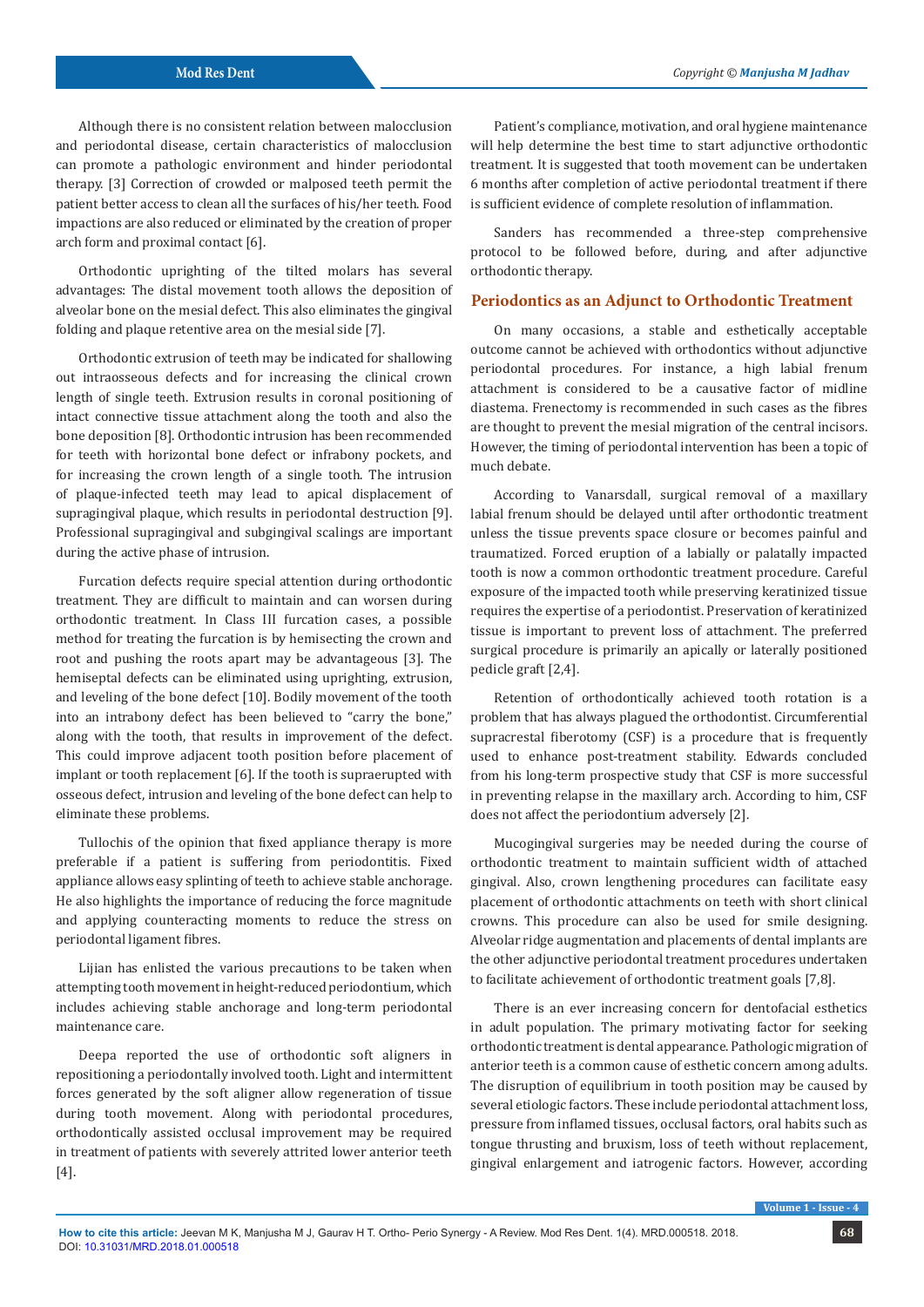to the literature, destruction of tooth supporting structures is the most relevant factor. The periodontal disease and its sequela such as diastema, pathological migration, labial tipping or missing teeth often lead to functional and esthetic problems either alone or with restorative problems. Advanced periodontal disease is characterized by severe attachment loss, reduced alveolar bone support, tooth mobility and gingival recession. Orthodontic treatment is initiated only after periodontal disease is brought under control. This communication highlights good treatment outcome achieved in a patient with impaired dentofacial aesthetics and advanced periodontal disease [3].

Lt. Col. M. Panwar et al. in 2010 presented a case report on combined periodontal and orthodontic treatment of pathologic migration of anterior teeth. Comprehensive orthodontics was initiated with pre-adjusted edgewise appliances using very light force, which resulted in optimal biological response. Since there was trauma from lower anterior teeth, anterior bite plane allowed posterior eruption of teeth, which resulted in the opening of the bite. The periodontal health improved the moment trauma was relieved. Periodontal treatment and the patient's co-operation in oral hygiene were also continued as supportive therapy [1,2].

Michael et al. in 2009 provided the treatment options for the significant dental midline diastema. After the required prosthetic intervention, periodontal tissues were altered by gingivoplasty and crown lengthening and provided optimal result with favorable esthetic, functional, and biologic consequences [4].

#### **Orthodontic Treatment in Adults**

In the recent era, there is a raising influx of adult patients seeking orthodontic treatment. Adult orthodontics need special consideration in several aspects such as psychosocial, biological, mechanical, and age-related considerations such as the aging of tissues, lack of growth potential, vulnerability to temporomandibular joint (TMJ) disorder, and root resorption [7].

Age per se is not a contraindication to orthodontic treatment. Compared to children and teenagers, the tissue response to orthodontic force, especially cell mobilization and conversion of collagen fibers, is much slower in adults. The hyalinized zones are easily formed on the pressure side of orthodontically moved teeth and it temporarily prevents tooth movement in the intended direction. Once the hyalinized zone is eliminated, tooth movement can occur [1].

Adult bone is less reactive to orthodontic force. Compared to the elderly, there is a greater risk of marginal bone loss and loss of attachment with mild gingival infection. Loss of attachment results in apical shift of the center of resistance, thereby increasing the distance from the point of force application to the center of resistance, which in turn increases the tipping moment produced by the given force than that of the healthy tooth. Hence, the absolute magnitude of force should be reduced [7].

Lindhe (1989) recommended the use of an interrupted force of 20-30g in adults during the initial stage of orthodontic treatment.

Later, the force might be increased up to 50-80g in bodily movement and 30-50g in tipping, corresponding to a distance of movement of 0.5-1.0mm per month, depending on the amount of the remaining alveolar bone and the degree of marginal bone loss [15].

#### **Tooth Movement and Implant Aesthetics**

There are mainly three areas where orthodontics plays a role in implant rehabilitation. The lack of adequate space for implant can be managed by orthodontic movement of the neighboring teeth to an optimal position, which will allow redistribution of the available space in the dental arch and provide space for implant placement [8].

Selective orthodontic extrusion of a hopeless incisor or molar may be useful to improve the placement of a single tooth implant by vertically increasing the height of the ridge upon extrusion. Both the alveolar bone and periodontal tissues follow the extruded tooth, leading to bone formation in the direction of tooth movement.

The reduced buccolingual ridge thickness associated with extraction space shows difficulty in implant placement. It can be managed by orthodontic movement of the adjacent tooth to the edentulous space, which results in bone deposition along the tension side and the implant can be placed at the site of the orthodontically moved tooth. This is an alternative to surgical horizontal ridge augmentation [8].

#### **Corticotomy-Assisted Orthodontics**

Corticotomy-assisted orthodontics has been employed in various forms to accelerate orthodontic treatment. Rapid tooth movement associated with corticotomy was first introduced by Henry Kole [11]. The cortical plates of the bone are believed to be the main resistance to orthodontic tooth movement. In corticotomyassisted orthodontics, rapid tooth movement is achieved by disrupting the continuity of the cortical bone by a selective cut and preserving the vitality of the teeth and marginal periodontium.

The biology behind corticotomy-assisted orthodontics is the regional acceleratory phenomenon (RAP). It is a local response of the tissue to noxious stimuli, through which the tissue regenerates at a faster rate than normal (without corticotomy). The areas around the cuts are associated with intensified bone response, i.e., increased osteoblastic-osteoclastic activity and increased level of inflammatory mediators, which accelerate the bone turnover and facilitate rapid orthodontic tooth movement [16].

Corticotomy-assisted orthodontics has several advantages such as this procedure reduces the treatment time and facilitates expansion of the dental arch and produces less root resorption rate compared to normal tooth movement due to decreased resistance from the cortical bone [2,3]. It also provides improved postorthodontic stability and slower relapse tendency [14].

Periodontally Accelerated Osteogenic Orthodontics Periodontally accelerated osteogenic orthodontics (PAOO), also termed Wilckodontics, was introduced by Wilcko et al. in 2001.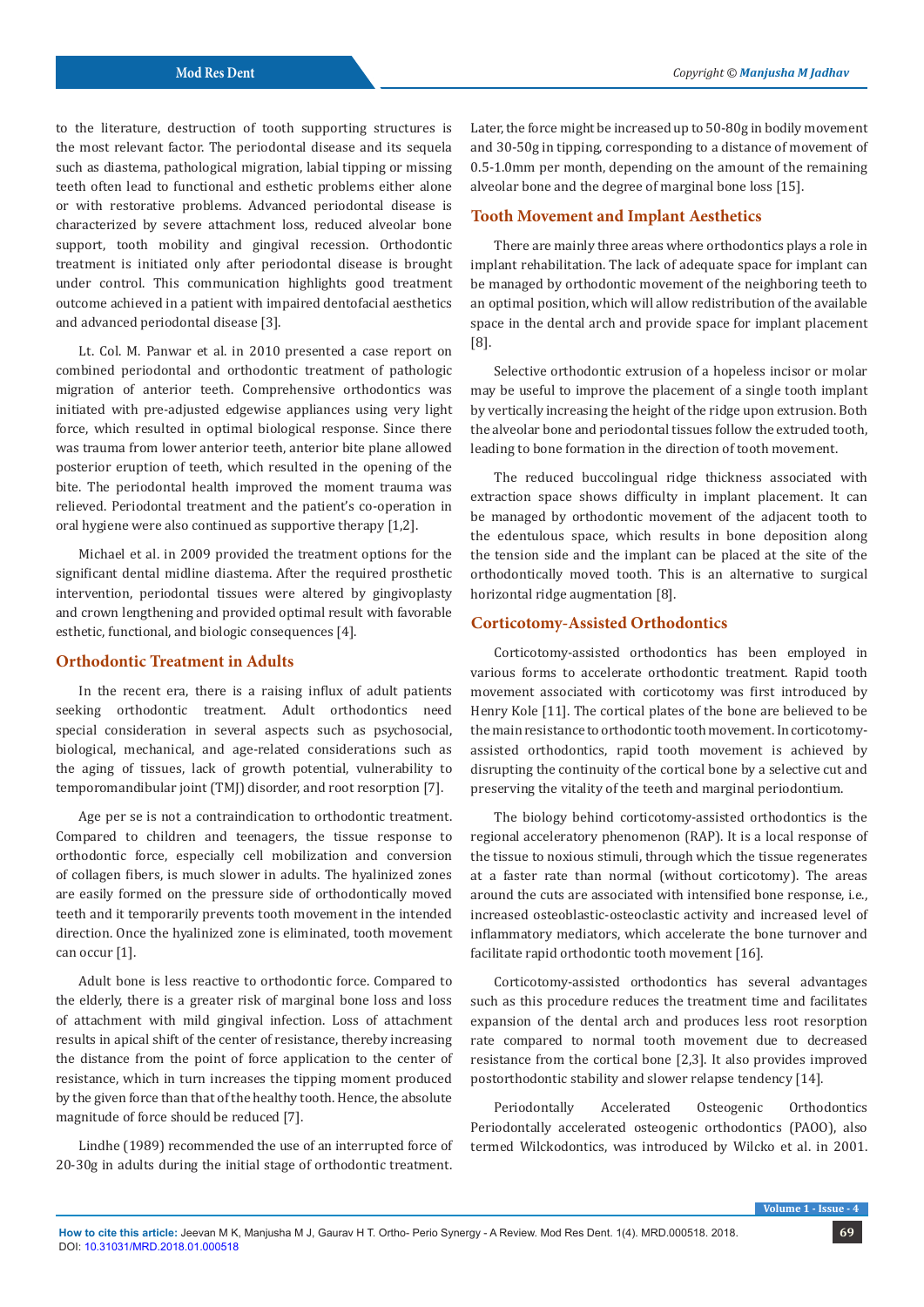It is a revised corticotomy-facilitated technique, which involves a full-thickness labial and lingual flap elevation accompanied by selective surgical scarring of the labial and lingual cortical bones (corticotomy) followed by placement of the graft material, surgical closure, and orthodontic force application.

Rapid tooth movement associated with PAOO is substantially different from periodontal ligament cell-mediated tooth movement. Recent evidence suggests that RAP is a localized osteoporosis state, which occurs as a part of healing and may be responsible for rapid tooth movement associated with PAOO. The placement of orthodontic appliance and its activation are typically done in the week before surgical procedure. However, in complex mucogingival procedures, the absence of orthodontic appliance may enable easier soft tissue manipulation and suturing. A heavy orthodontic force immediately after surgery is usually recommended in this condition. The initiation of orthodontic force should not be delayed more than 2 weeks after surgery. The time period for RAP usually lasts for 4-6 months. A delay in activation of the orthodontic appliance will fail to take full advantage of the regional acceleratory phenomenon [2].

## **Piezocision-Assisted Orthodontics**

Piezosurgery assisted orthodontics is a new minimally invasive surgical procedure introduced by Dibart et al. [8]. In this technique microincision is performed on the buccal gingiva that allows the piezoelectric knife to give osseous cuts to the buccal cortical plates and initiate RAP. This procedure provides rapid tooth movement without an extensive traumatic surgical approach. This procedure also maintains the clinical benefit of the bone or soft tissue grafting, along with tunnel approach.

 Piezosurgery works only on mineralized tissues, sparing soft tissues and producing micrometric and selective osteotomy cuts without any osteonecrosis. Compared to the classic decortication procedure, piezosurgery has added advantages such as being minimally invasive, safe, and less traumatic to the patients. Piezocision can also be combined with Invisalign in selected cases to produce outcomes that are less time-consuming as well as satisfy the patient's desire of aesthetic appliance.

#### **Biocompatible Orthodontic Materials**

It is a well known fact that orthodontic appliances provide a good environment for oral microbes to thrive and cause diseases like dental caries or even periodontitis. It is thus natural for clinicians to try out more biocompatible materials and reduce the chances for microbial colonization. Chun et al. suggested surface modification of orthodontic wires with photocatalytic TiO2 as a method to prevent the development of dental plaque during orthodontic treatment. From their experiment, they concluded that bacterial mass bound to the TiO2-coated orthodontic wires during treatment was significantly lower than that of the uncoated wires. They also demonstrated the bactericidal effect of TiO2-coated orthodontic wires on S. mutans and P. gingivalis [14].

Since the last two decades or so, glass ionomer cements (GICs)

are the most commonly used material for band cementation. This material exhibits a continuous release and uptake of fluoride, which has certain antibacterial activities. However, their antibacterial effect is limited to a relatively narrow spectrum of bacteria. Recent studies have shown that the addition of chlorhexidine (CHD) to resin composites and glass ionomer cements for cementation significantly improves the antibacterial effect. GICs with the addition of 18% CHD showed significant inhibition of bacteria in comparison with the control groups without compromising on the mechanical properties [3,5].

# **Accelerated Osteogenic Orthodontics and Periodontal Implications**

In an attempt to reduce the treatment duration, procedures like accelerated osteogenic orthodontics (AOOs) are being popularized. Kim et al. [9] reported rapid tooth movement when temporary anchorage devices were used in combination with AOO. However, this procedure involves decortications and subsequent placement of graft material. Hence, continuous periodontal monitoring is required when this technique is employed. With the increasing popularity of these invasive procedures, partnership with a periodontist will become indispensible for orthodontists in the near future.

## **Esthetic Finishing of Treatment Results**

Orthodontists experience different challenges in treating adults with a reduced periodontal support as compared to adolescents. Worn out tooth, abrasion, eroded teeth, missing papillae, and unequal crown lengths are common problems, and an esthetic appearance of the teeth and gingiva after bracket removal is difficult to obtain. Many incisors in adults with malocclusions have more or less worn incisal edges. This represents an adaptation to the functional demands such as mastication, swallowing, and respiration. Need for incisal grinding arises to correct rotations and axial inclination of incisors; however, association with a therapeutic dentist is necessary. The papillae may be absent in patients with advanced periodontitis and also in cases of loss of the crestal bone between the incisors, hence producing unaesthetic gaps between the teeth after orthodontic tooth movement. Recontouring of the mesiodistal surfaces of the incisors during the orthodontic finishing stage is the best method for correction of this problem [3,4].

## **Retention Problems and Solutions**

Adults and children show different tissue reactions with adult being need a longer duration of retention than an adolescent as adults undergo extensive fixed appliance therapy. According to Proffit [17], resting pressures of lip, cheek, tongue, and forces produced by metabolic activity within the PDL are major factors that decide the final teeth positioning. In an intact periodontium, forces from periodontal membrane counteract unbalanced tonguelip forces. Its stabilizing function fails when the periodontium breaks down and the incisors movement begins. Hence, permanent retention after the orthodontic correction is essential in persons with advanced periodontal disease.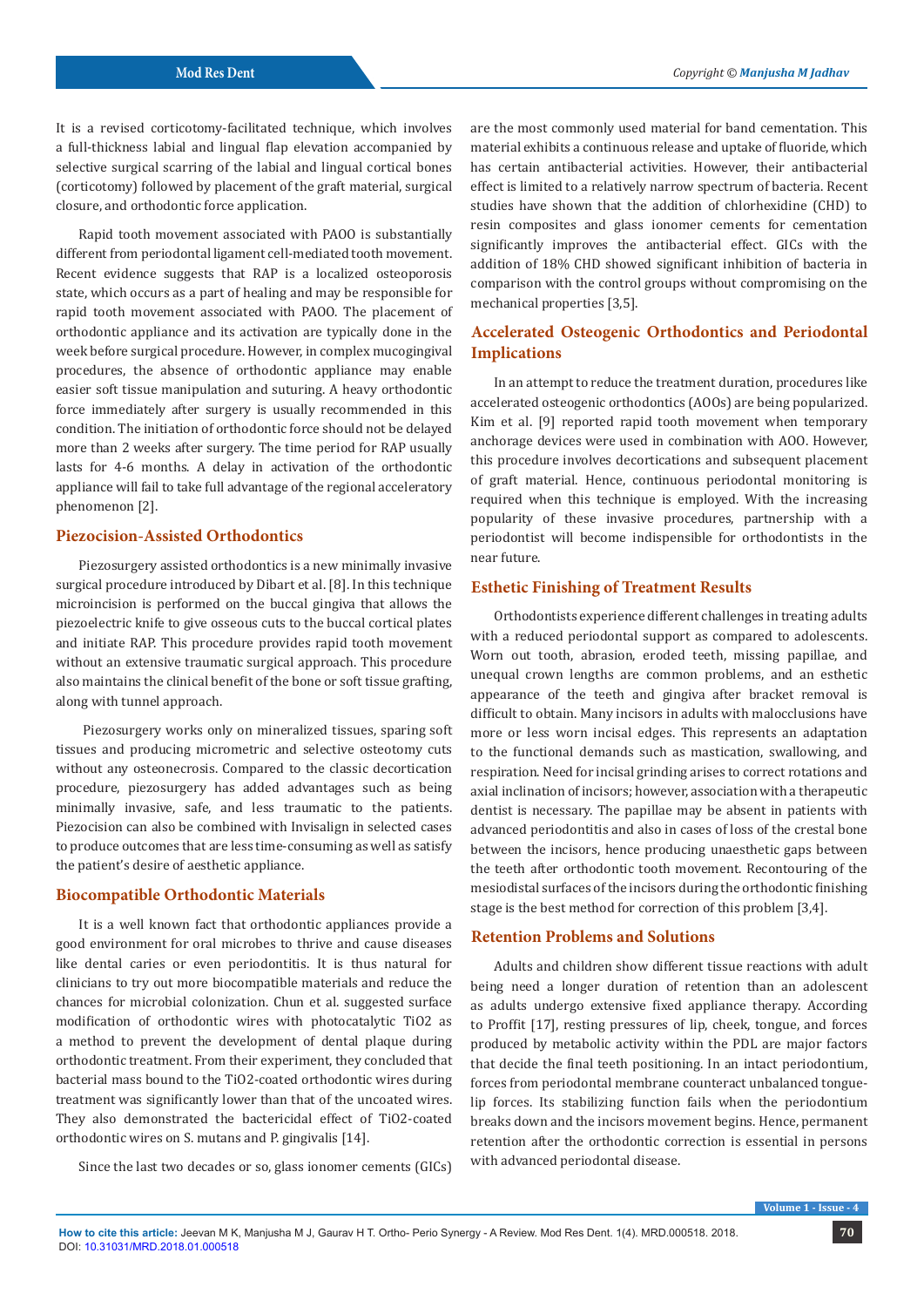"Normal" retention may be sufficient for patients with minimumto-moderate loss of periodontal tissue support. Flexible spiral wire (FSW) retainer bonded lingually on each tooth is a treatment of retention in adults with reduced periodontium. FSW retainer not only works as orthodontic retainer but also simultaneously acts as a periodontal splint. This allows the individual teeth within the splint to exert physiological mobility. Excellent stability is demonstrated in long-term follow-up of patients who received combined periodontal and orthodontic treatment. It should be noted that since biting on a retainer wire can cause a high bond failure rates, bonded maxillary retainer must be seated out of occlusion with the mandibular incisors [18-20].

Periodontal health is essential for any form of dental treatment, especially for orthodontic treatment. The orthodontic treatment has two ways of action on the periodontal tissues; it provides some degree of protection to the periodontium and keeps the gingiva, the bone, and the periodontal ligament in a healthy status but on the other hand, it produces negative effects on the periodontium, mainly gingivitis, gingival recessions, and bone dehiscences, etc. [2,3].

## **Conclusion**

In the recent years, because of the increased number of adults seeking orthodontic treatment, orthodontists frequently face patients with periodontal disease. Adult patients must undergo regular oral hygiene performance and periodontal maintenance in order to maintain healthy gingival tissue during active orthodontic therapy.

 Patient's education and motivation as complemented by interdisciplinary approach transform the patient's unattractive dentition (due to migrated teeth secondary to periodontal breakdown and inflamed periodontium) into an attractive dentition with a radiant smile. Since orthodontic therapy and periodontal health shares a close relation, an understanding of the ortho-perio relationship helps in executing the best possible outcomes in needy patients.

#### **References**

- 1. Vinod K, Reddy YG, Reddy VP, Nandan H, Sharma M (2012) Orthodontic– periodontics interdisciplinary approach. J Indian Soc Periodontol 16(1): 11-15.
- 2. Deepthi PK, Arun Kumar P, Esther Nalini H, Devi R (2015) Ortho-perio relation: A review. Journal of Indian Academy of Dental Specilities Researchers 2(2): 40-44.
- 3. Agarwal L, Tandon R, Srivastava S, Gupta A (2016) Ortho-perio integration: An orthodontic review. Indian Journal of Multidisciplinary Dentistry 6(2): 99-103.
- 4. Kingsley NW (1880) Treatise on oral deformities as a branch of mechanical surgery. D. Appleton and Company, New York, USA.
- 5. Perrigaard J, Blixencrone-Moller T (1988) Why do adults seek orthodontic treatment? In: Proceedings of the 64<sup>th</sup> congress of the European orthodontic society. European orthodontic Society, London, England, p. 61A.
- 6. Moyers RE, Dryland-Vig KW, Fonsece RJ (1998) Adult treatment. In: Moyers RE, (Ed.), Handbook of orthodontics. (4<sup>th</sup> edn), Year Book medical Publishers Inc, Chicago, USA, pp. 472-510.
- 7. Mattingly JA, Sauer GJ, Yancey JM, Arnold RR (1983) Enhancement of streptococcus mutans colonization by direct bonded orthodontic appliances. J Dent Res 62: 1209-1211.
- 8. Paolantonio M, Festa F, di Placido G, D'Attilio M, Catamo G, et al. (1999) Site-specific subgingival colonization by actinobacillus actinomycetemcomitans in orthodontic patients. Am J Orthod Dentofacial Orthop 115: 423-428.
- 9. Sallum EJ, Nover DF, Klein MI, Gonçalves RB, Machion L, et al. (2004) Clinical and microbiologic changes after removal of orthodontic appliances. Am J Orthod Dentofacial Orthop 126(3): 363-366.
- 10. Perinetti G, Paolantonio M, Serra E, D'Archivio D, D'Ercole S, et al. (2004) Longitudinal monitoring of subgingival colonization by actinobacillus actinomycetemcomitans, and crevicular alkaline phosphatise and aspartate aminotransferase activities around orthodontically treated teeth. J Clin Periodontol 31(1): 60-67.
- 11. Lang NP, Loe H (1972) The relationship between the width of keratinized gingiva and gingival health. J Periodontol 43(10): 623-627.
- 12. Steiner GG, Pearson JK, Ainamo J (1981) Changes of the marginal periodontium as a result of labial tooth movement in monkeys. J Periodontol 52(6): 314-320.
- 13. Pritchard JF (1965) Advanced Periodontal Disease. W.B. Saunders Company, Philadelphia, USA, pp. 445-487.
- 14. Jin L (2007) Periodontic-orthodontic interactions-rationale, sequence and clinical implications. Hong Kong Dent J 4: 60-64.
- 15. Wennstrom JL, Lindhe J, Sinclair F, Thilander B (1987) Some periodontal tissue reactions to orthodontic tooth movement in monkeys. J Clin Periodontol 14(3): 121-129.
- 16. Diedrich P (2000) Periodontal relevance of anterior crowding. J Orofac Orthop 61(2): 69-79.
- 17. Proffit WR, Fields HW (2000) Contemporary Orthodontics. (3rd edn), St. Louis, Mo: CV Mosby, USA, p. 348.
- 18. Moyers RE, Dryland-Vig KW, Fonsece RJ (1988) Adult treatment. In: Moyers RE (Ed.), Handbook of Orthodontics. (4<sup>th</sup> edn), Year Book Medical Publishers Inc., Chicago, USA, pp. 472-510.
- 19. Brown IS (1973) The effect of orthodontic therapy on certain types of periodontal defects. I. Clinical findings. J Periodontol 44: 742-756.
- 20. Kessler M (1976) Interrelationships between orthodontics and periodontics. Am J Orthod 70: 154-172.